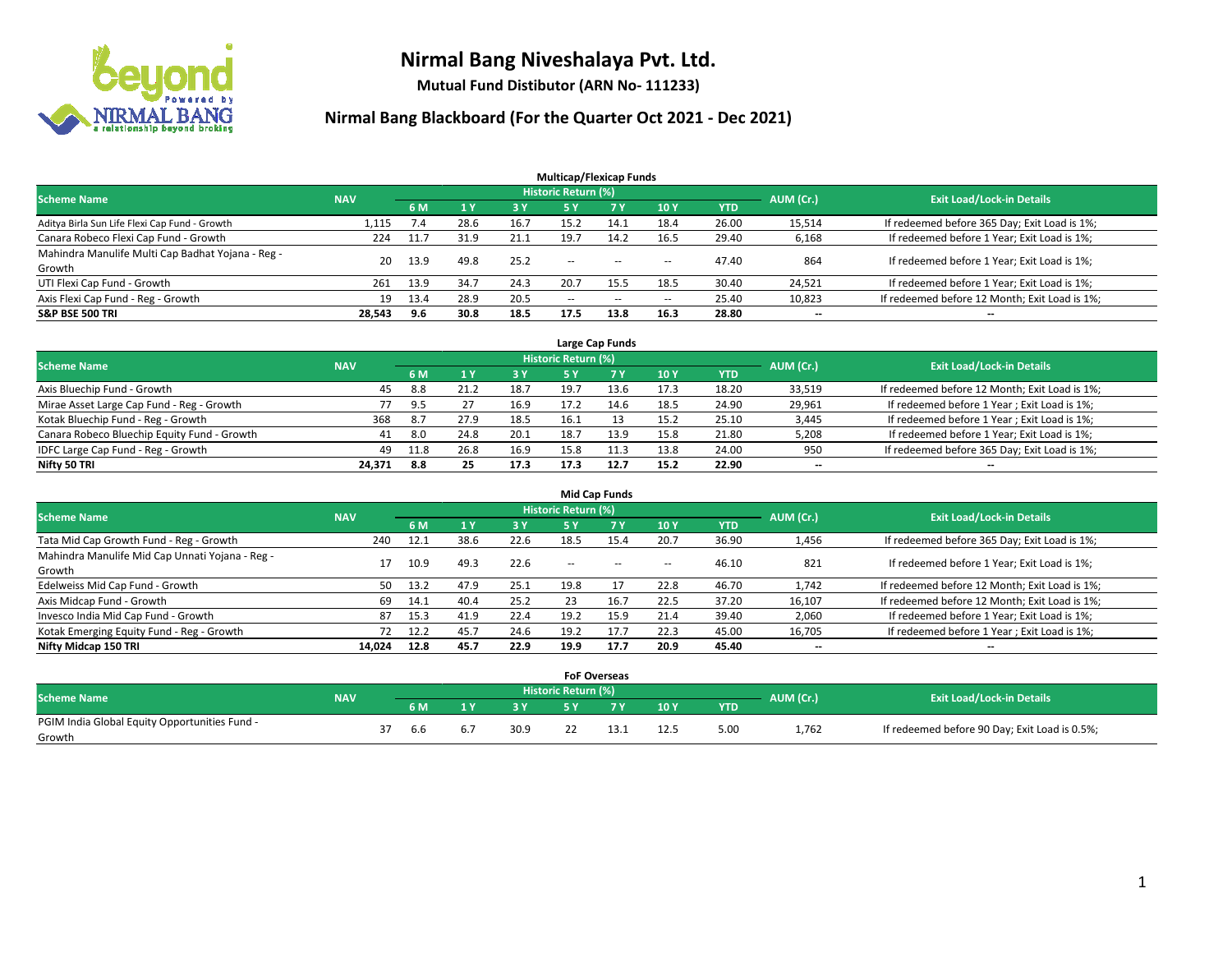

**Mutual Fund Distibutor (ARN No- 111233)**

| Large & Midcap                                 |            |      |      |      |                     |      |      |            |           |                                              |  |  |  |
|------------------------------------------------|------------|------|------|------|---------------------|------|------|------------|-----------|----------------------------------------------|--|--|--|
| <b>Scheme Name</b>                             | <b>NAV</b> |      |      |      | Historic Return (%) |      |      |            | AUM (Cr.) | <b>Exit Load/Lock-in Details</b>             |  |  |  |
|                                                |            | 6 M  |      | 3 Y  | 5 Y                 |      | 10Y  | <b>YTD</b> |           |                                              |  |  |  |
| Mirae Asset Emerging Bluechip Fund - Growth    | 96         | 11.7 | 38.9 | 24.2 | 21.9                | 20.4 | 25.8 | 36.60      | 21,231    | If redeemed before 1 Year; Exit Load is 1%;  |  |  |  |
| Canara Robeco Emerging Equities - Growth       | 161        | 12.8 | 36.4 | 21.8 | 19.8                | 17.4 | 24.1 | 33.40      | 11,734    | If redeemed before 1 Year; Exit Load is 1%;  |  |  |  |
| HDFC Large and Mid Cap Fund - Growth           | 183        | 12.1 | 42.2 | 19.1 | 15.9                |      | 14   | 41.30      | 3,519     | If redeemed before 1 Year; Exit Load is 1%;  |  |  |  |
| Kotak Equity Opportunities Fund - Reg - Growth | 190        | -8.2 | 28.4 | 18.8 | 16.5                | 14.3 | 17.1 | 27.40      | 8,163     | If redeemed before 1 Year; Exit Load is 1%;  |  |  |  |
| Tata Large & Mid Cap Fund - Reg - Growth       | 319        | 5.9  | 25.9 | 18.4 | 15.4                | 12.9 | 16.8 | 25.70      | 2,680     | If redeemed before 365 Day; Exit Load is 1%; |  |  |  |
| NIFTY Large Midcap 250 TRI                     | 12.041     | 10.8 | 35.6 | 20   | 18.6                | 15.4 | 18.4 | 34.30      | $- -$     | $- -$                                        |  |  |  |

| <b>Focused Funds</b>                                |            |      |      |      |                            |      |        |            |           |                                                 |  |  |  |
|-----------------------------------------------------|------------|------|------|------|----------------------------|------|--------|------------|-----------|-------------------------------------------------|--|--|--|
| <b>Scheme Name</b>                                  | <b>NAV</b> |      |      |      | <b>Historic Return (%)</b> |      |        |            | AUM (Cr.) | <b>Exit Load/Lock-in Details</b>                |  |  |  |
|                                                     |            | 6 M  |      | 3 Y  |                            | 7 Y  | 10Y    | <b>YTD</b> |           |                                                 |  |  |  |
| Axis Focused 25 Fund - Growth                       | 45         | 10.5 | 24.4 | 19.2 | 20                         | 15.9 | $\sim$ | 22.00      | 20,069    | If redeemed before 12 Month; Exit Load is 1%;   |  |  |  |
| Nippon India Focused Equity Fund - Reg - Growth     | 75         | 8.9  | 37.9 | 19.1 | 15.8                       | 13.9 | 19.8   | 35.50      | 5,638     | If redeemed before 12 Months ; Exit Load is 1%; |  |  |  |
| ICICI Prudential Focused Equity Fund - Ret - Growth | 48         | 11.5 | 34.3 | 18.9 |                            | 11.6 | 15.3   | 32.70      | 2,427     | If redeemed before 1 Year; Exit Load is 1%;     |  |  |  |
| SBI Focused Equity Fund - Growth                    | 246        | 18.1 | 40.6 | 23.6 | 20                         | 16.5 | 20     | 39.80      | 23,093    | If redeemed before 1 Year; Exit Load is 1%;     |  |  |  |
| <b>S&amp;P BSE 500 TRI</b>                          | 28.543     | 9.6  | 30.8 | 18.5 | 17.5                       | 13.8 | 16.3   | 28.80      | $- -$     | $\overline{\phantom{a}}$                        |  |  |  |

| <b>Small Cap Funds</b>                     |            |      |      |                            |      |      |        |            |           |                                               |  |  |  |
|--------------------------------------------|------------|------|------|----------------------------|------|------|--------|------------|-----------|-----------------------------------------------|--|--|--|
| <b>Scheme Name</b>                         | <b>NAV</b> |      |      | <b>Historic Return (%)</b> |      |      |        |            | AUM (Cr.) | <b>Exit Load/Lock-in Details</b>              |  |  |  |
|                                            |            | 6 M  |      | 3 Y                        | 5 Y  |      | 10 Y   | <b>YTD</b> |           |                                               |  |  |  |
| Axis Small Cap Fund - Reg - Growth         | 60         | 20.1 | 56.2 | 31.1                       | 23.1 | 19.3 | $\sim$ | 53.20      | 7,695     | If redeemed before 12 Month; Exit Load is 1%; |  |  |  |
| Kotak Small Cap Fund - Reg - Growth        | 165        | 19.9 | 70.9 | 33.9                       | 22.9 | 19.8 | 23     | 68.60      | 6,509     | If redeemed before 1 Year; Exit Load is 1%;   |  |  |  |
| Nippon India Small Cap Fund - Reg - Growth | 84         | 18.9 | 69.5 | 28.2                       | 23.2 | 20.6 | 26.7   | 66.90      | 17,555    | If redeemed before 1 Month; Exit Load is 1%;  |  |  |  |
| DSP Small Cap Fund - Reg - Growth          | 110        | 18.3 | 54.9 | 27.6                       |      | 18.2 | 23.9   | 54.30      | 8,353     | If redeemed before 12 Month; Exit Load is 1%; |  |  |  |
| SBI Small Cap Fund - Growth                | 104        | 15.5 | 47.2 | 27.5                       | 23.8 | 21.9 | 26.7   | 45.00      | 10,878    | If redeemed before 1 Year; Exit Load is 1%;   |  |  |  |
| Nifty Smallcap 250 TRI                     | 11.752     | 15.3 | 60.5 | 23.5                       | 16.5 | 14.8 | 18.2   | 58.00      | $- -$     | $- -$                                         |  |  |  |

| ELSS Schemes (Tax Saving u/s 80-C)           |            |      |      |                            |      |           |        |            |                          |                                  |  |  |  |
|----------------------------------------------|------------|------|------|----------------------------|------|-----------|--------|------------|--------------------------|----------------------------------|--|--|--|
| <b>Scheme Name</b>                           | <b>NAV</b> |      |      | <b>Historic Return (%)</b> |      |           |        |            | AUM (Cr.)                | <b>Exit Load/Lock-in Details</b> |  |  |  |
|                                              |            | 6 M  |      | 3 Y                        | 5 Y  | <b>7Y</b> | 10Y    | <b>YTD</b> |                          |                                  |  |  |  |
| Axis Long Term Equity Fund - Growth          | 73         | 9.6  | 24.8 | 18.9                       | 18.8 | 15        | 20.5   | 22.20      | 33,529                   | Nil                              |  |  |  |
| Canara Robeco Equity Tax Saver Fund - Growth | 115        | 11.6 | 35.7 | 23.1                       | 20.3 | 15        | 17.5   | 32.10      | 2,876                    | Nil                              |  |  |  |
| Kotak Tax Saver Fund - Reg - Growth          | 70         | 9.7  | 32.5 | 19                         | 16.9 | 14        | 16.6   | 30.70      | 2,335                    | Nil                              |  |  |  |
| Invesco India Tax Plan - Growth              | 83         | 11.7 | 33.6 | 19                         | 17.5 | 14.5      | 18.5   | 29.30      | 1,860                    | Nil                              |  |  |  |
| Mirae Asset Tax Saver Fund - Reg - Growth    | 31         | 10.3 | 35.1 | 22.4                       | 21.6 | $\sim$    | $\sim$ | 32.80      | 10,087                   | Nil                              |  |  |  |
| <b>S&amp;P BSE 200</b>                       | 7,382      | 8.4  | 27   | 16.6                       | 16   | 12.2      | 14.7   | 25.00      | $\overline{\phantom{a}}$ | $- -$                            |  |  |  |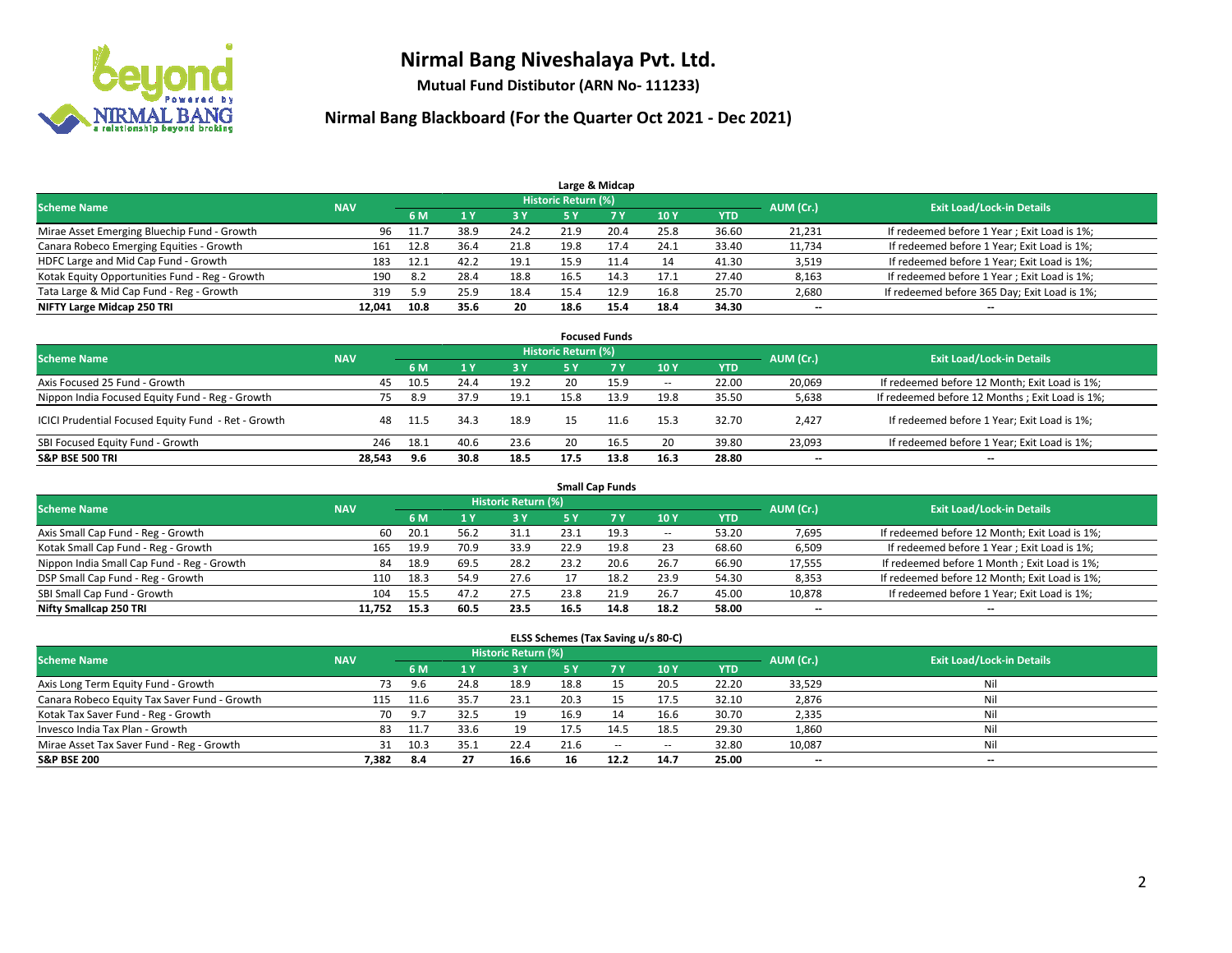

**Mutual Fund Distibutor (ARN No- 111233)**

| <b>Solution Oriented</b>                                  |            |     |                |                     |      |           |      |            |           |                                               |  |  |  |
|-----------------------------------------------------------|------------|-----|----------------|---------------------|------|-----------|------|------------|-----------|-----------------------------------------------|--|--|--|
| <b>Scheme Name</b>                                        | <b>NAV</b> |     |                | Historic Return (%) |      |           |      |            | AUM (Cr.) | <b>Exit Load/Lock-in Details</b>              |  |  |  |
|                                                           |            | 6 M | 1 <sup>1</sup> | 3 Y                 | 5 Y  | <b>7Y</b> | 10Y  | <b>YTD</b> |           |                                               |  |  |  |
| <b>HDFC Childrens Gift Fund</b>                           | 184        | 8.7 | 27.1           | 16.7                | 15.1 | 12.9      | 16.4 | 25.50      | 5,279     | Nil                                           |  |  |  |
| Tata Retirement Savings Fund - Moderate Plan - Reg        | 43         | 7.1 | 19.7           | 13.8                | 14.6 | 13.1      | 15.8 | 17.80      | 1,591     | If redeemed before 61 Month; Exit Load is 1%; |  |  |  |
| Tata Retirement Savings Fund - Progressive Plan -<br>Reg  | 43         | 7.4 | 22.2           | 15.3                | 16.6 | 13.9      | 15.8 | 20.00      | 1,211     | If redeemed before 61 Month; Exit Load is 1%; |  |  |  |
| Tata Retirement Savings Fund - Reg - Conservative<br>Plan | 25         | 3.1 | 7.5            | 8.8                 | 8.4  | 8.6       | 9.5  | 6.90       | 188       | If redeemed before 61 Month; Exit Load is 1%; |  |  |  |
| <b>S&amp;P BSE 200</b>                                    | 7.382      | 8.4 | 27             | 16.6                | 16   | 12.2      | 14.7 | 25.00      | --        | --                                            |  |  |  |

| <b>Index Fund</b>                                             |            |      |      |                     |        |           |                          |            |                          |                                               |  |  |  |  |
|---------------------------------------------------------------|------------|------|------|---------------------|--------|-----------|--------------------------|------------|--------------------------|-----------------------------------------------|--|--|--|--|
| <b>Scheme Name</b>                                            | <b>NAV</b> |      |      | Historic Return (%) |        |           |                          |            | AUM (Cr.)                | <b>Exit Load/Lock-in Details</b>              |  |  |  |  |
|                                                               |            | 6 M  | 1Y   | 73 Y.               | 5 Y    | <b>7Y</b> | <b>10Y</b>               | <b>YTD</b> |                          |                                               |  |  |  |  |
| HDFC Index Fund-NIFTY 50 Plan                                 | 157        | 8.5  | 24.4 | 16.6                | 16.6   | 12.1      | 14.5                     | 22.30      | 4,164                    | If redeemed before 3 Day; Exit Load is 0.25%; |  |  |  |  |
| ICICI Prudential Nifty Next 50 Index Fund - Growth            | 36         | 7.4  | 28.7 | 13.6                | 13.9   | 13        | 16.7                     | 26.80      | 1,732                    | Nil                                           |  |  |  |  |
| Motilal Oswal Nifty Midcap 150 Index Fund - Reg -<br>Growth   | 20         | 12.1 | 43.4 | $\sim$              | $\sim$ | $\sim$    | $\hspace{0.05cm} \ldots$ | 43.10      | 393                      | If redeemed before 15 Day; Exit Load is 1%;   |  |  |  |  |
| Motilal Oswal Nifty Smallcap 250 Index Fund - Reg -<br>Growth | 21         | 14.2 | 57.6 | $\sim$              | $\sim$ | $\sim$    | $\hspace{0.05cm} \ldots$ | 54.90      | 223                      | If redeemed before 15 Day; Exit Load is 1%;   |  |  |  |  |
| UTI Nifty Index Fund - Growth                                 | 113        | 8.6  | 24.7 | 16.9                | 16.8   | 12.2      | 14.6                     | 22.50      | 5,455                    | Nil                                           |  |  |  |  |
| Nifty 50 TRI                                                  | 24,371     | 8.8  | 25   | 17.3                | 17.3   | 12.7      | 15.2                     | 22.90      | $\overline{\phantom{a}}$ | $- -$                                         |  |  |  |  |

| <b>Contra/Value Fund</b>                |            |      |      |                     |      |      |      |       |                          |                                              |  |  |  |
|-----------------------------------------|------------|------|------|---------------------|------|------|------|-------|--------------------------|----------------------------------------------|--|--|--|
| <b>Scheme Name</b>                      | <b>NAV</b> |      |      | Historic Return (%) |      |      |      |       | AUM (Cr.)                | <b>Exit Load/Lock-in Details</b>             |  |  |  |
|                                         |            | 6 M  |      | 3 Y                 |      |      | 10Y  | YTD   |                          |                                              |  |  |  |
| Invesco India Contra Fund - Growth      | 75.        | 9.2  | 28.7 | 17.8                | 18.1 |      | 18.9 | 26.80 | 8,270                    | If redeemed before 1 Year; Exit Load is 1%;  |  |  |  |
| IDFC Sterling Value Fund - Reg - Growth | 86         | 15.0 | 58.9 | 19.6                | 18.8 | 14.8 | 18.8 | 57.60 | 4,115                    | If redeemed before 365 Day; Exit Load is 1%; |  |  |  |
| SBI Contra Fund - Growth                | 198        | 15.5 | 47.7 | 24.5                |      |      | 16.1 | 46.40 | 3,339                    | If redeemed before 1 Year; Exit Load is 1%;  |  |  |  |
| UTI Value Opportunities Fund - Growth   | 98         | 9.2  | 30.1 | 18.9                | 16.3 | 11.3 | 14.5 | 27.70 | 6,469                    | If redeemed before 1 Year; Exit Load is 1%;  |  |  |  |
| <b>S&amp;P BSE 500 TRI</b>              | 28,543     | 9.6  | 30.8 | 18.5                | 17.5 | 13.8 | 16.3 | 28.80 | $\overline{\phantom{a}}$ | $- -$                                        |  |  |  |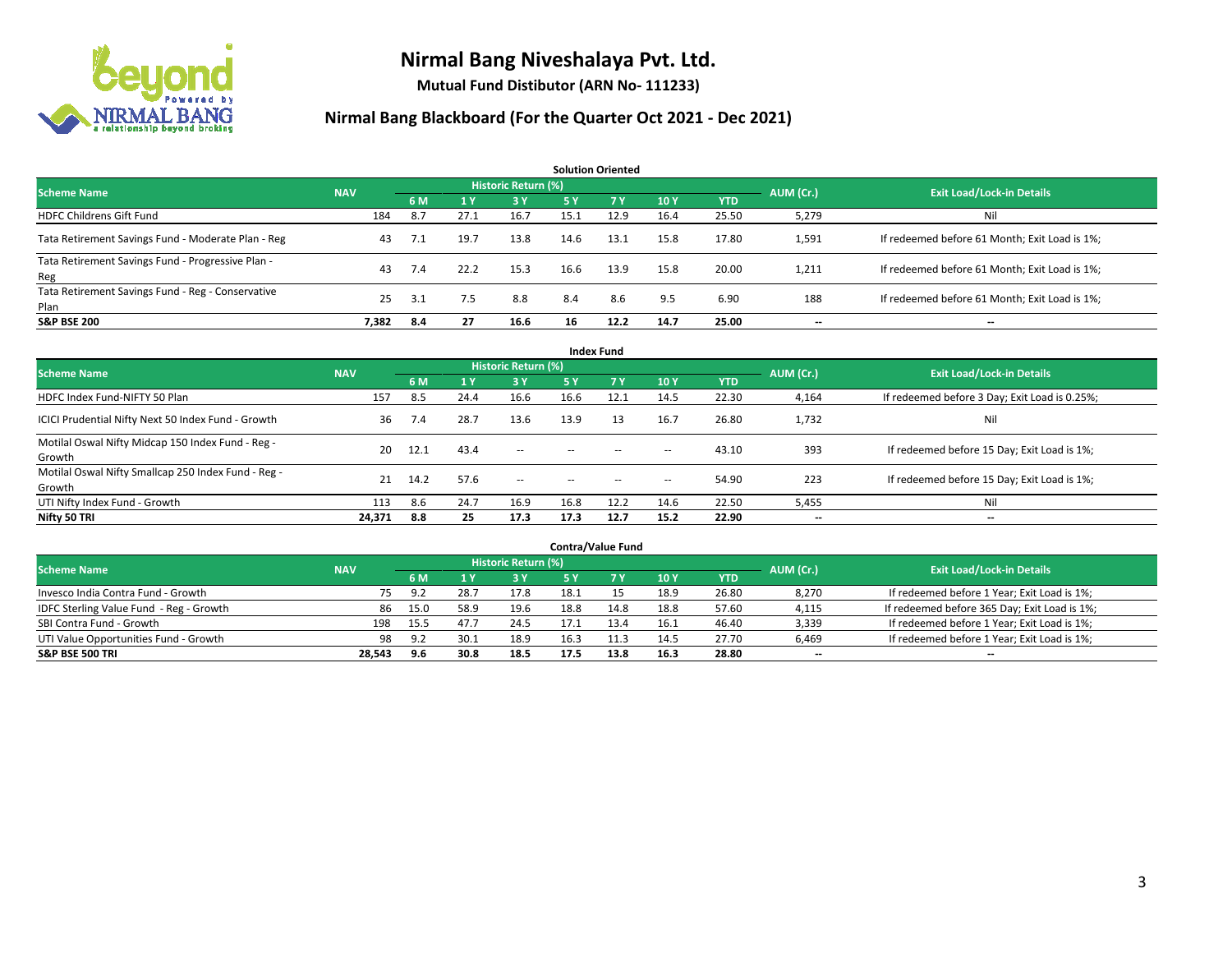

**Mutual Fund Distibutor (ARN No- 111233)**

| Sector/Thematic                                                           |            |        |      |                     |                          |                   |                          |            |                          |                                               |  |  |  |
|---------------------------------------------------------------------------|------------|--------|------|---------------------|--------------------------|-------------------|--------------------------|------------|--------------------------|-----------------------------------------------|--|--|--|
| <b>Scheme Name</b>                                                        | <b>NAV</b> |        |      | Historic Return (%) |                          |                   |                          |            | AUM (Cr.)                | <b>Exit Load/Lock-in Details</b>              |  |  |  |
|                                                                           |            | 6 M    | '1 Y | 3 Y                 | 5 Y                      | 7Y                | 10Y                      | <b>YTD</b> |                          |                                               |  |  |  |
| Aditya Birla Sun Life PSU Equity Fund - Reg - Growth                      | 13         | 4.2    | 34.1 | $\sim$ $-$          | $\sim$ $\sim$            | $\sim$            | $\overline{\phantom{a}}$ | 37.10      | 813                      | If redeemed before 30 Day; Exit Load is 1%;   |  |  |  |
| Canara Robeco Consumer Trends Fund - Reg -<br>Growth                      | 65         | 9.7    | 29.1 | 19.9                | 20.1                     | 15.6              | 19.1                     | 27.10      | 741                      | If redeemed before 1 Year; Exit Load is 1%;   |  |  |  |
| Edelweiss Recently Listed IPO Fund - Reg - Growth                         | 21         | 24.4   | 58.2 | 33.1                | $\overline{\phantom{a}}$ | $\hspace{0.05cm}$ | --                       | 55.00      | 1,030                    | If redeemed before 180 Day; Exit Load is 2%;  |  |  |  |
| Mirae Asset Great Consumer Fund - Growth                                  | 54         | 11.3   | 31.4 | 16.5                | 19.4                     | 15                | 18.6                     | 30.20      | 1,597                    | If redeemed before 1 Year; Exit Load is 1%;   |  |  |  |
| <b>ICICI Prudential Technology Fund - Growth</b>                          | 166        | 32.0   | 78.6 | 41.9                | 33.2                     | 23.2              | 25.8                     | 67.80      | 7,387                    | If redeemed before 15 Day; Exit Load is 1%;   |  |  |  |
| Nippon India Pharma Fund - Reg - Growth                                   | 292        | $-0.9$ | 18.1 | 25.1                | 16                       | 13.6              | 19                       | 15.50      | 5,224                    | If redeemed before 1 Month; Exit Load is 1%;  |  |  |  |
| BNP Paribas India Consumption Fund - Reg - Growth                         | 19         | 8.7    | 27.8 | 20.7                | $\overline{\phantom{a}}$ | $\sim$            | $\overline{\phantom{a}}$ | 25.20      | 867                      | If redeemed before 12 Month; Exit Load is 1%; |  |  |  |
| ICICI Prudential Banking and Financial Services Fund -<br>Retail - Growth | 81         | 1.8    | 24.3 | 11                  | 13.8                     | 12.5              | 19.4                     | 23.60      | 4,905                    | If redeemed before 15 Day; Exit Load is 1%;   |  |  |  |
| <b>S&amp;P BSE 500 TRI</b>                                                | 28,543     | 9.6    | 30.8 | 18.5                | 17.5                     | 13.8              | 16.3                     | 28.80      | $\overline{\phantom{a}}$ | $\overline{\phantom{a}}$                      |  |  |  |

| <b>Dynamic Asset Allocation Funds</b>            |            |      |      |                     |      |                          |                          |            |           |                                               |  |  |  |  |
|--------------------------------------------------|------------|------|------|---------------------|------|--------------------------|--------------------------|------------|-----------|-----------------------------------------------|--|--|--|--|
| <b>Scheme Name</b>                               | <b>NAV</b> |      |      | Historic Return (%) |      |                          |                          |            | AUM (Cr.) | <b>Exit Load/Lock-in Details</b>              |  |  |  |  |
|                                                  |            | 6 M  |      | 3 Y                 | 5 Y  | 7 Y                      | 10Y                      | <b>YTD</b> |           |                                               |  |  |  |  |
| ICICI Prudential Balanced Advantage Fund - Reg - |            | 5.2  |      | 12.4                | 11.6 | 10.6                     |                          |            |           |                                               |  |  |  |  |
| Growth                                           | 49         |      | 15.1 |                     |      |                          | 14                       | 14.10      | 37,012    | If redeemed before 1 Year; Exit Load is 1%;   |  |  |  |  |
| Nippon India Balanced Advantage Fund - Reg -     |            | 4.3  |      |                     | 11.8 |                          |                          |            |           | If redeemed before 12 Month; Exit Load is 1%; |  |  |  |  |
| Growth                                           | 120        |      | 15.7 | 11.4                |      | 9.9                      | 14                       | 14.50      | 5,276     |                                               |  |  |  |  |
| Tata Balanced Advantage Fund - Reg - Growth      | 14         | 5.5  | 16.2 | $\sim$              |      |                          | $\sim$ $\sim$            | 15.20      | 3,992     | If redeemed before 365 Day; Exit Load is 1%;  |  |  |  |  |
| Edelweiss Balanced Advantage Fund - Growth       | 35         | 6.7  | 18.7 | 15.7                | 14.3 | 10.8                     | 12.2                     | 17.20      | 6,586     | If redeemed before 365 Day; Exit Load is 1%;  |  |  |  |  |
| Kotak Balanced Advantage Fund - Reg - Growth     | 14         | 4.7  | 13.4 | 12.7                | --   | $\overline{\phantom{a}}$ | $\overline{\phantom{a}}$ | 12.20      | 12,256    | If redeemed before 1 Year; Exit Load is 1%;   |  |  |  |  |
| NIFTY 50 Hybrid Composite Debt 65:35 Index       | 14,364     | -6.7 | 17.7 | 15.3                | 14.3 | 11.6                     | 13.3                     | 16.30      | --        | $- -$                                         |  |  |  |  |

| <b>Hybrid Aggressive</b>                        |            |                                  |      |      |      |           |                          |            |        |                                               |  |  |  |  |
|-------------------------------------------------|------------|----------------------------------|------|------|------|-----------|--------------------------|------------|--------|-----------------------------------------------|--|--|--|--|
| <b>Scheme Name</b>                              | AUM (Cr.)  | <b>Exit Load/Lock-in Details</b> |      |      |      |           |                          |            |        |                                               |  |  |  |  |
|                                                 | <b>NAV</b> | 6 M                              |      | 3 Y  | 5 Y  | <b>7Y</b> | 10Y                      | <b>YTD</b> |        |                                               |  |  |  |  |
| Canara Robeco Equity Hybrid Fund - Growth       | 242        |                                  | 22.4 | 17.2 | 15.2 | 12.9      | 15.7                     | 20.30      | 6,932  | If redeemed before 1 Year; Exit Load is 1%;   |  |  |  |  |
| DSP Equity & Bond Fund - Growth                 | 234        | 7.4                              | 23.9 | 17.8 | 14.5 | 12.9      | 14.9                     | 22.00      | 7,477  | If redeemed before 12 Month; Exit Load is 1%; |  |  |  |  |
| SBI Equity Hybrid Fund - Growth                 | 199        | 8.3                              | 22.4 | 16.1 | 14.3 | 12.6      | 16.7                     | 21.30      | 47,738 | If redeemed before 12 Month; Exit Load is 1%; |  |  |  |  |
| Mirae Asset Hybrid - Equity Fund - Reg - Growth | 22         |                                  | 23.3 | 15.8 | 15.1 | $- -$     | $\overline{\phantom{a}}$ | 21.90      | 6,229  | If redeemed before 1 Year; Exit Load is 1%;   |  |  |  |  |
| NIFTY 50 Hybrid Composite Debt 65:35 Index      | 14.364     | 6.7                              | 17.7 | 15.3 | 14.3 | 11.6      | 13.3                     | 16.30      | $- -$  | $\overline{\phantom{a}}$                      |  |  |  |  |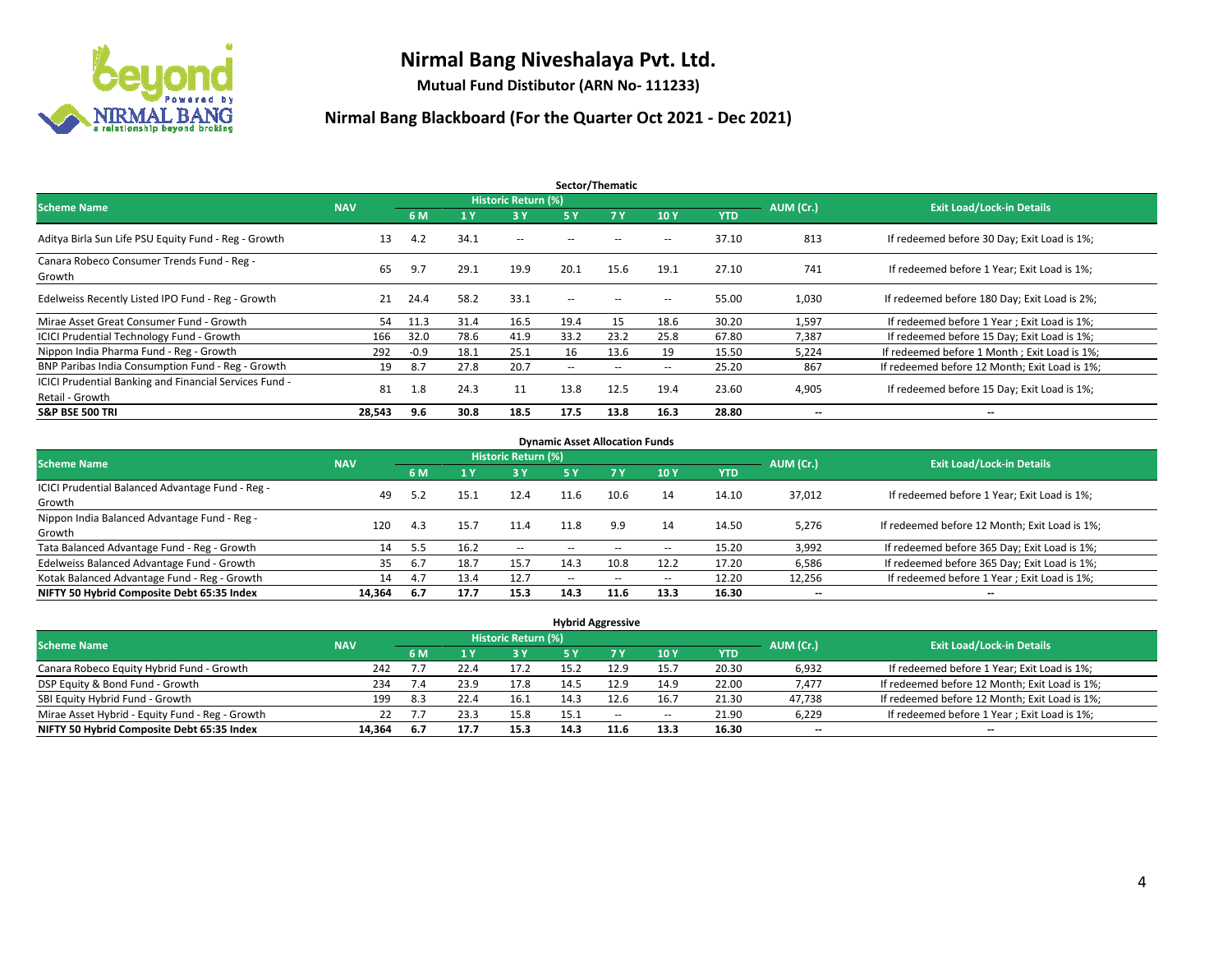

**Mutual Fund Distibutor (ARN No- 111233)**

| <b>Multi-Asset Allocation Funds</b>                |            |     |      |                            |      |           |        |       |           |                                               |  |  |  |
|----------------------------------------------------|------------|-----|------|----------------------------|------|-----------|--------|-------|-----------|-----------------------------------------------|--|--|--|
| <b>Scheme Name</b>                                 | <b>NAV</b> |     |      | <b>Historic Return (%)</b> |      |           |        |       | AUM (Cr.) | <b>Exit Load/Lock-in Details</b>              |  |  |  |
|                                                    |            | 6 M |      | 73 Y.                      | 5 Y  | <b>7Y</b> | 10Y    | YTD   |           |                                               |  |  |  |
| HDFC Multi - Asset Fund - Growth                   | 47         | 8.1 | 18.5 | 15.7                       | 11.1 |           | 10.7   | 16.80 | 1,322     | If redeemed before 12 Month; Exit Load is 1%; |  |  |  |
| Nippon India Multi Asset Fund - Reg - Growth       |            | 8.6 | 19.3 | $\sim$                     | $-$  | $- -$     | $\sim$ | 18.30 | 1,174     | If redeemed before 1 Year; Exit Load is 1%;   |  |  |  |
| Tata Multi Asset Opportunities Fund - Reg - Growth | 15         | 7.6 | 22.5 | $\sim$                     | $-$  | $- -$     | $\sim$ | 20.90 | 1,160     | If redeemed before 365 Day; Exit Load is 1%;  |  |  |  |
| NIFTY 50 Hybrid Composite Debt 65:35 Index         | 14.364     | 6.7 | 17.7 | 15.3                       | 14.3 | 11.6      | 13.3   | 16.30 | $- -$     | $\overline{\phantom{a}}$                      |  |  |  |

|                                               |            |                                  |        |           |      | Gold |     |            |                          |                                                                  |
|-----------------------------------------------|------------|----------------------------------|--------|-----------|------|------|-----|------------|--------------------------|------------------------------------------------------------------|
| <b>Scheme Name</b>                            | AUM (Cr.)  | <b>Exit Load/Lock-in Details</b> |        |           |      |      |     |            |                          |                                                                  |
|                                               | <b>NAV</b> | 6 M                              |        | <b>3Y</b> | 5 V  |      | 10Y | <b>YTD</b> |                          |                                                                  |
| HDFC Gold Fund - Growth                       |            | 1.9                              | $-3.8$ | 14.5      | 10.6 | 7.4  | 4.4 | $-4.00$    | 1,285                    | If redeemed before 6 Months; Exit Load is 2%; If redeemed bet. 6 |
|                                               |            |                                  |        |           |      |      |     |            |                          | Months to 12 Months; Exit Load is 1%;                            |
| Kotak Gold Fund - Reg - Growth                | 20         |                                  |        | 15.3      |      |      | 4.5 | $-3.20$    | 1,131                    | If redeemed before 1 Year; Exit Load is 1%;                      |
| Nippon India Gold Savings Fund - Reg - Growth | 20         |                                  | -3.5   | 14.4      | 10.5 |      | 4.2 | $-4.00$    | 1,444                    | If redeemed before 15 Day; Exit Load is 1%;                      |
| <b>Prices of Gold</b>                         | 48.614     | 2.6                              | $-2.4$ | 15.8      | 12.2 | 8.8  |     | $-2.80$    | $\overline{\phantom{a}}$ | --                                                               |

| <b>Arbitrage Fund</b>                      |            |                                  |     |   |     |  |     |     |            |           |                                                 |  |  |  |
|--------------------------------------------|------------|----------------------------------|-----|---|-----|--|-----|-----|------------|-----------|-------------------------------------------------|--|--|--|
| <b>Scheme Name</b>                         |            | <b>Exit Load/Lock-in Details</b> |     |   |     |  |     |     |            |           |                                                 |  |  |  |
|                                            | <b>NAV</b> |                                  | 1 M | M | 6 M |  |     | 3 Y | <b>YTD</b> | AUM (Cr.) |                                                 |  |  |  |
| IDFC Arbitrage Fund - Reg - Growth         |            | 26                               | 2.9 |   | 3.3 |  |     | 4.5 | 3.60       | 5.798     | If redeemed before 1 Month; Exit Load is 0.25%; |  |  |  |
| Kotak Equity Arbitrage Fund - Reg - Growth |            | 30                               | 3.0 |   |     |  |     | 4.8 | 4.00       | 25.442    | If redeemed before 30 Day; Exit Load is 0.25%;  |  |  |  |
| Tata Arbitrage Fund - Reg - Growth         |            |                                  |     |   | 3.3 |  | 4.4 |     | 3.80       | 11,688    | If redeemed before 30 Day; Exit Load is 0.25%;  |  |  |  |
| Nippon India Arbitrage Fund - Reg - Growth |            | 21                               | 3.3 |   |     |  |     | 4.8 | 3.90       | 12,494    | If redeemed before 1 Month; Exit Load is 0.25%; |  |  |  |

| <b>Overnight Fund</b>                               |                          |     |     |                            |     |       |                          |                          |                          |                                  |  |  |  |  |
|-----------------------------------------------------|--------------------------|-----|-----|----------------------------|-----|-------|--------------------------|--------------------------|--------------------------|----------------------------------|--|--|--|--|
| <b>Scheme Name</b>                                  | <b>NAV</b>               |     |     | <b>Historic Return (%)</b> |     |       | <b>YTM</b>               | Avg                      | AUM (Cr.)                | <b>Exit Load/Lock-in Details</b> |  |  |  |  |
|                                                     |                          | 4W  | 2W  | 1 M                        | 3 M | 7 1 Y |                          | <b>Maturity</b>          |                          |                                  |  |  |  |  |
| Aditya Birla Sun Life Overnight Fund - Reg - Growth | 1.134                    | 3.3 | 3.2 | 3.2                        | 3.1 | 3.1   | 3.37                     |                          | 9,431                    | Nil                              |  |  |  |  |
| IDFC Overnight Fund - Reg - Growth                  | 1,119                    | 3.3 | 3.2 | 3.2                        |     | 3.1   | 3.34                     | 0.00                     | 1,430                    | Nil                              |  |  |  |  |
| Tata Overnight Fund - Reg - Growth                  | 1,108                    | 3.2 | 3.2 | 3.2                        |     | 3.1   | 3.33                     | 0.00                     | 1,436                    | Nil                              |  |  |  |  |
| Nippon India Overnight Fund - Reg - Growth          | 113                      | 3.3 |     | 3.3                        | っっ  | 3.1   | 3.36                     | 0.00                     | 7,996                    | Nil                              |  |  |  |  |
| <b>CRISIL Liquid Fund Index</b>                     | $\overline{\phantom{a}}$ | 3.3 | 3.5 | 3.6                        | 3.5 | 3.6   | $\overline{\phantom{a}}$ | $\overline{\phantom{a}}$ | $\overline{\phantom{a}}$ | $-$                              |  |  |  |  |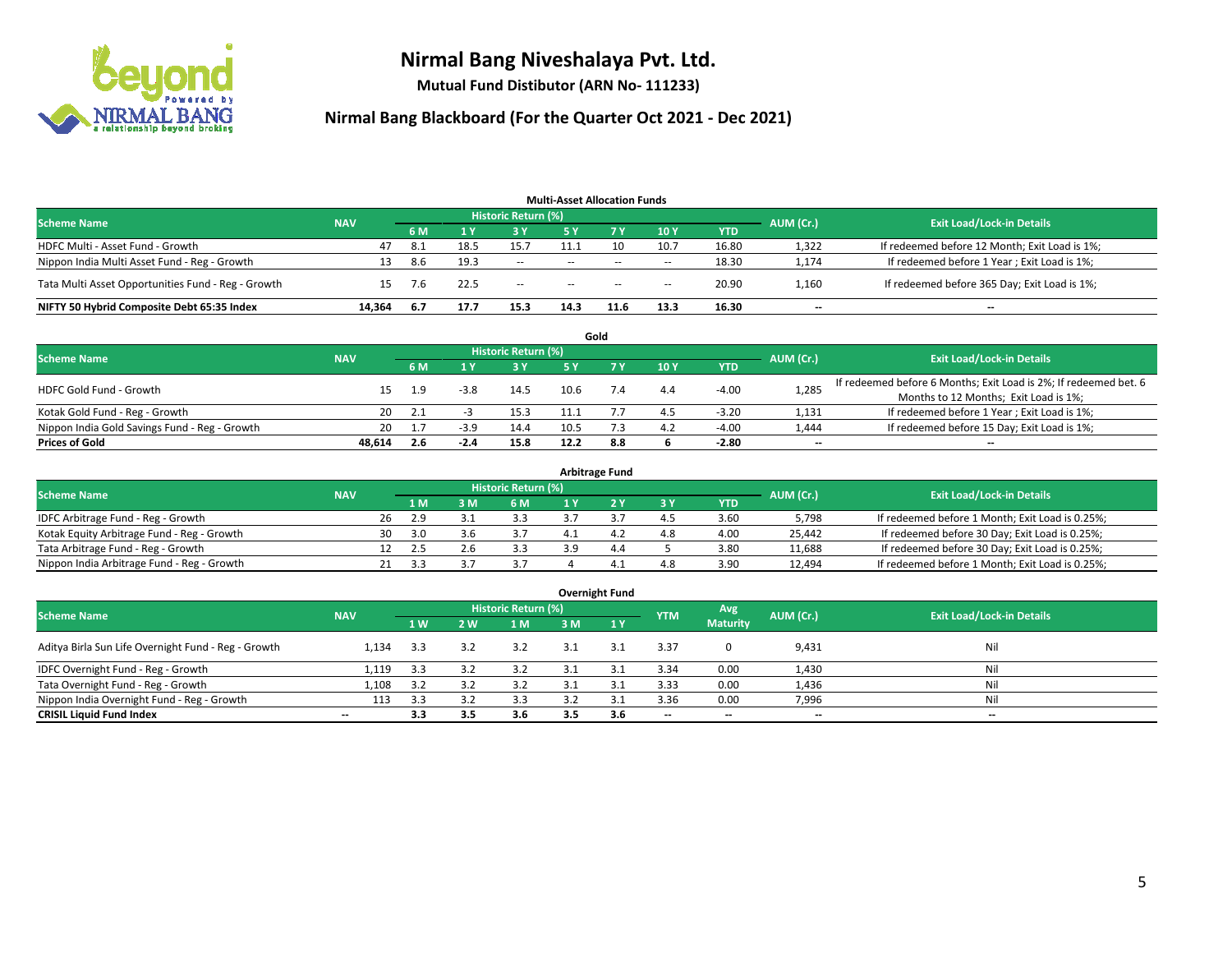

**Mutual Fund Distibutor (ARN No- 111233)**

| <b>Liquid Funds</b>                              |                          |                |     |                            |      |              |            |                 |                          |                                  |  |  |  |
|--------------------------------------------------|--------------------------|----------------|-----|----------------------------|------|--------------|------------|-----------------|--------------------------|----------------------------------|--|--|--|
| <b>Scheme Name</b>                               | <b>NAV</b>               |                |     | <b>Historic Return (%)</b> |      |              | <b>YTM</b> | Avg             | AUM (Cr.)                | <b>Exit Load/Lock-in Details</b> |  |  |  |
|                                                  |                          | 1 <sub>W</sub> | 2 W | l M                        | 3 M  | $\sqrt{1}$ Y |            | <b>Maturity</b> |                          |                                  |  |  |  |
| Aditya Birla Sun Life Liquid Fund - Reg - Growth | 337                      | 3.0            |     |                            |      |              | 3.67       | 0.10            | 27,111                   | *Ref Footnote                    |  |  |  |
| ICICI Prudential Liquid Fund - Reg - Growth      | 310                      | 3.0            |     | 3.3                        | 3.2  |              | 3.53       | 0.07            | 37,504                   | *Ref Footnote                    |  |  |  |
| Kotak Liquid Fund - Reg - Growth                 | 4,237                    | 3.0            | 3.3 | 3.3                        | 3.2  | $\mathbf{a}$ | 3.49       | 0.08            | 31,850                   | *Ref Footnote                    |  |  |  |
| Nippon India Liquid Fund - Reg - Growth          | 5,112                    | 3.0            |     |                            | າ ∵ີ |              | 3.58       | 0.08            | 27,208                   | *Ref Footnote                    |  |  |  |
| Mahindra Manulife Liquid Fund - Reg - Growth     | 1,361                    | 3.4            | 3.4 | 3.4                        |      | 3.3          | 3.59       | 0.05            | 1,547                    | *Ref Footnote                    |  |  |  |
| <b>CRISIL Liquid Fund Index</b>                  | $\overline{\phantom{a}}$ | 3.3            | 3.5 | 3.6                        | 3.5  | 3.6          | $-$        | $- -$           | $\overline{\phantom{a}}$ | $- -$                            |  |  |  |

| <b>Ultra Short Fund</b>                           |            |     |     |                            |     |           |                          |                          |           |                                  |  |  |  |
|---------------------------------------------------|------------|-----|-----|----------------------------|-----|-----------|--------------------------|--------------------------|-----------|----------------------------------|--|--|--|
| <b>Scheme Name</b>                                | <b>NAV</b> |     |     | <b>Historic Return (%)</b> |     |           | <b>YTM</b>               | Avg                      | AUM (Cr.) | <b>Exit Load/Lock-in Details</b> |  |  |  |
|                                                   |            | 1 M | 3 M | 6 M                        |     | <b>3Y</b> |                          | <b>Maturity</b>          |           |                                  |  |  |  |
| HDFC Ultra Short Term Fund - Reg - Growth         | 12         | 3.3 |     | 3.5                        | 3.6 |           | 4.04                     | 0.40                     | 14,452    | Nil                              |  |  |  |
| ICICI Prudential Ultra Short Term Fund - Growth   | 22         | 3.4 |     | 3.7                        |     | 6.4       | 4.28                     | 0.28                     | 11,896    | Nil                              |  |  |  |
| UTI Ultra Short Term Fund - Growth                | 3,426      | 2.8 |     | 8.8                        | 6.1 | 4.9       | 3.87                     | 0.25                     | 2,578     | Nil                              |  |  |  |
| Aditya Birla Sun Life Savings Fund - Reg - Growth | 435        | 3.6 | 3.3 | 3.9                        | 3.9 | 6.5       | 4.34                     | 0.48                     | 16,758    | Nil                              |  |  |  |
| <b>NIFTY Ultra Short Duration Debt Index</b>      | 4,380      | 3.9 | 3.7 |                            | 3.9 | 5.8       | $\overline{\phantom{a}}$ | $\overline{\phantom{a}}$ | $- -$     | $- -$                            |  |  |  |

| <b>Money Market Fund</b>                         |            |     |     |                     |     |      |                          |                          |           |                                               |  |  |  |  |
|--------------------------------------------------|------------|-----|-----|---------------------|-----|------|--------------------------|--------------------------|-----------|-----------------------------------------------|--|--|--|--|
| <b>Scheme Name</b>                               | <b>NAV</b> |     |     | Historic Return (%) |     |      | <b>YTM</b>               | Avg                      | AUM (Cr.) | <b>Exit Load/Lock-in Details</b>              |  |  |  |  |
|                                                  |            | 1 M | 3 M | 6 M                 |     | -3 Y |                          | <b>Maturity</b>          |           |                                               |  |  |  |  |
| Aditya Birla Sun Life Money Manager Fund - Reg - | 293        | 3.6 | 3.4 | 3.8                 | 3.8 | 6.2  | 3.99                     | 0.30                     | 16,641    | Nil                                           |  |  |  |  |
| Growth                                           |            |     |     |                     |     |      |                          |                          |           |                                               |  |  |  |  |
| SBI Savings Fund - Growth                        | 33         |     | 2.9 | 3.3                 |     | 5.6  | 3.86                     | 0.23                     | 24,362    | If redeemed before 3 Days; Exit Load is 0.1%; |  |  |  |  |
| HDFC Money Market Fund - Growth                  | 4,537      | 3.6 |     | 3.7                 | 3.8 | 6.2  | 3.92                     | 0.27                     | 15,148    | Nil                                           |  |  |  |  |
| Nippon India Money Market Fund - Reg - Growth    | 3,281      | 3.7 |     | 3.7                 | 3.8 |      | 3.95                     | 0.31                     | 7,626     | Nil                                           |  |  |  |  |
| Tata Money Market Fund - Reg - Growth            | 3,740      | 3.6 | 3.3 | 3.7                 | 3.9 | 6.2  | 4.04                     | 0.29                     | 8,072     | Nil                                           |  |  |  |  |
| <b>CRISIL Liquid Fund Index</b>                  | $- -$      | 3.6 | 3.5 | 3.6                 | 3.6 | 5.1  | $\overline{\phantom{a}}$ | $\overline{\phantom{a}}$ | $- -$     | --                                            |  |  |  |  |

|                                                  |            |    |                                                       |  |                                  | <b>Short Term Fund</b> |      |                 |        |     |
|--------------------------------------------------|------------|----|-------------------------------------------------------|--|----------------------------------|------------------------|------|-----------------|--------|-----|
| Scheme Name                                      | <b>NAV</b> |    | Historic Return (%)<br>Avg<br>AUM (Cr.)<br><b>YTM</b> |  | <b>Exit Load/Lock-in Details</b> |                        |      |                 |        |     |
|                                                  |            |    | 1 M I                                                 |  | 6 M                              |                        |      | <b>Maturity</b> |        |     |
| HDFC Short Term Debt Fund - Growth               |            | 26 | 4.4                                                   |  |                                  |                        | 5.20 | 3.04            | 18,982 | Nil |
| Nippon India Short Term Fund - Reg - Growth      |            | 42 |                                                       |  |                                  |                        | 5.24 | 2.16            | 9,866  | Nil |
| <b>ICICI Prudential Short Term Fund - Growth</b> |            | 48 | .L.b                                                  |  | 4.3                              |                        | 5.19 | 3.75            | 20,495 | Nil |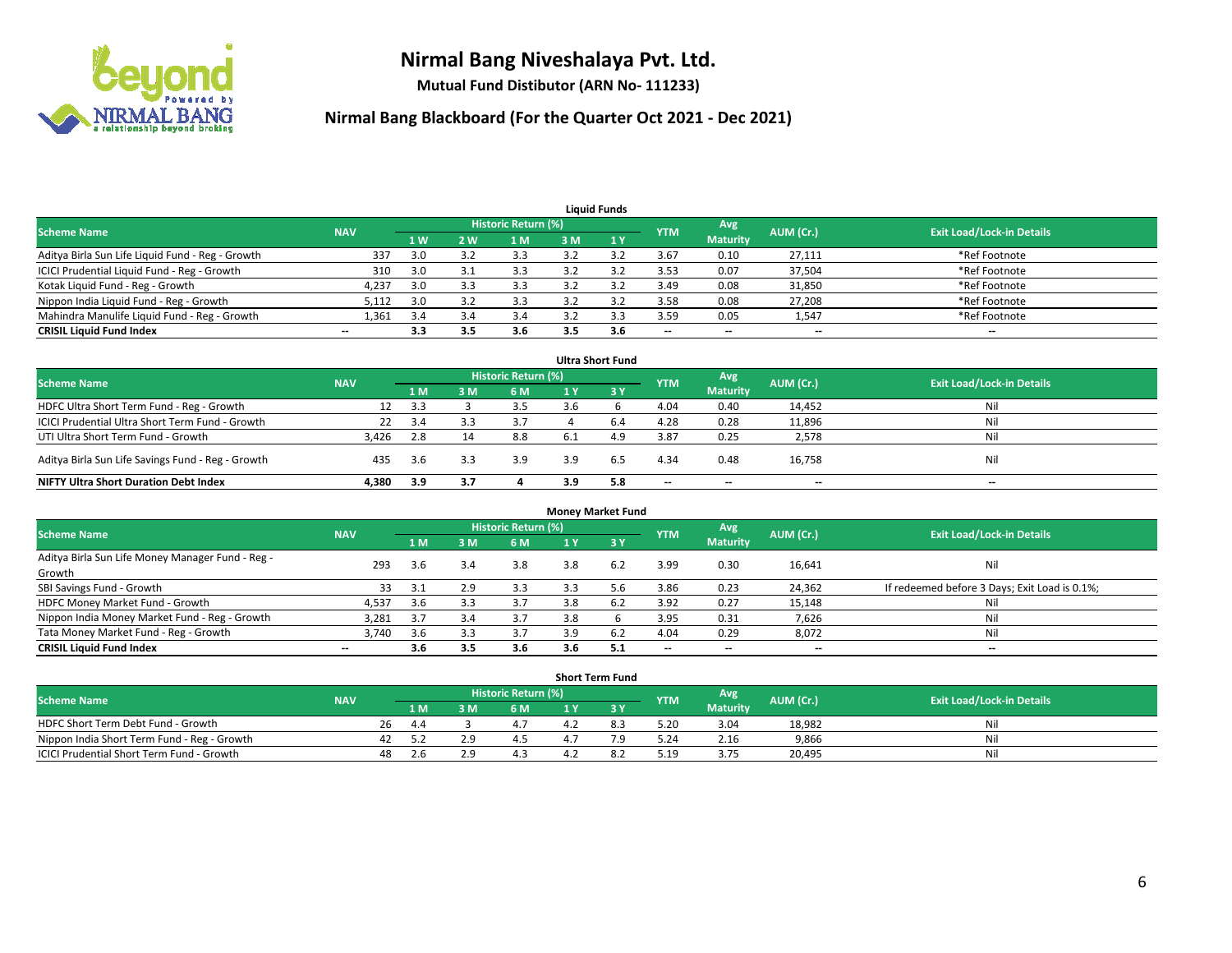

**Mutual Fund Distibutor (ARN No- 111233)**

|                                                   |            |     |     |                     | <b>Low Duration Fund</b> |     |            |                 |           |                                  |
|---------------------------------------------------|------------|-----|-----|---------------------|--------------------------|-----|------------|-----------------|-----------|----------------------------------|
| <b>Scheme Name</b>                                | <b>NAV</b> |     |     | Historic Return (%) |                          |     | <b>YTM</b> | Avg             | AUM (Cr.) | <b>Exit Load/Lock-in Details</b> |
|                                                   |            | 1 M | 3M  | 6 M                 | 1 Y                      | '3V |            | <b>Maturity</b> |           |                                  |
| <b>HDFC Low Duration Fund - Growth</b>            | 46         | 2.5 | 2.6 | 3.8                 | 3.9                      | 6.7 | 4.69       | 2.07            | 21,653    | Nil                              |
| ICICI Prudential Savings Fund - Reg - Growth      | 430        | 0.8 | 2.4 | 4.4                 | 4.1                      |     | 4.61       | 4.44            | 29,810    | Nil                              |
| Nippon India Low Duration Fund - Reg - Growth     | 3,013      | 3.4 | 3.1 | 3.8                 | 4.2                      | 6.2 | 4.63       | 0.81            | 9,434     | Nil                              |
| Mirae Asset Savings Fund - Regular Savings Plan - | 1.825      | 2.9 | 2.4 | 3.1                 |                          | 5.3 | 4.08       | 0.57            | 1,034     | Nil                              |
| Growth                                            |            |     |     |                     |                          |     |            |                 |           |                                  |
| Kotak Low Duration Fund - Std - Growth            | 2,703      | 2.5 | 2.5 | 3.6                 |                          | 6.6 | 5.05       | 2.11            | 10,083    | Nil                              |

| <b>Banking &amp; PSU Bond Funds</b>                 |            |    |     |     |                     |  |                          |            |                 |           |                                  |  |  |  |
|-----------------------------------------------------|------------|----|-----|-----|---------------------|--|--------------------------|------------|-----------------|-----------|----------------------------------|--|--|--|
| <b>Scheme Name</b>                                  | <b>NAV</b> |    |     |     | Historic Return (%) |  |                          | <b>YTM</b> | Avg             | AUM (Cr.) | <b>Exit Load/Lock-in Details</b> |  |  |  |
|                                                     |            |    | 1 M |     | 6 M                 |  |                          |            | <b>Maturity</b> |           |                                  |  |  |  |
| HDFC Banking and PSU Debt Fund - Reg - Growth       |            | 19 | 4.4 |     | 4.6                 |  |                          | 5.37       | 3.68            | 9,463     | Nil                              |  |  |  |
| Tata Banking & PSU Debt Fund - Reg - Growth         |            |    | 39  | - 0 |                     |  | $\overline{\phantom{a}}$ | 4.96       | 2.26            | 446       | Nil                              |  |  |  |
| Kotak Banking and PSU Debt Fund - Reg - Growth      |            |    |     |     |                     |  |                          | 6.01       | 5.41            | 9,090     | Nil                              |  |  |  |
| Nippon India Banking & PSU Debt Fund - Reg - Growth |            |    |     |     | 4.6                 |  |                          | 5.13       | 2.91            | 6.505     | Nil                              |  |  |  |

| <b>Corporate Bond Funds</b>                         |            |     |     |                            |     |      |            |                        |           |                                  |  |
|-----------------------------------------------------|------------|-----|-----|----------------------------|-----|------|------------|------------------------|-----------|----------------------------------|--|
| <b>Scheme Name</b>                                  | <b>NAV</b> |     |     | <b>Historic Return (%)</b> |     |      | <b>YTM</b> | Avg<br><b>Maturity</b> | AUM (Cr.) | <b>Exit Load/Lock-in Details</b> |  |
|                                                     |            | 1 M | 3 M | 6 M                        |     | -3 Y |            |                        |           |                                  |  |
| ICICI Prudential Corporate Bond Fund - Reg - Growth | 24         | 3.4 |     | 4.9                        | 4.5 | 8.3  | 5.23       | 6.43                   | 19,656    | Nil                              |  |
| IDFC Corporate Bond Fund - Reg - Growth             | 16         | 4.4 |     | 4.4                        | 3.9 | 8.1  | 5.06       | 2.30                   | 20,283    | Nil                              |  |
| HDFC Corporate Bond Fund - Growth                   | 26         | 4.7 |     | 5.2                        |     | 8.9  | 5.36       | 4.19                   | 28,622    | Nil                              |  |
| Kotak Corporate Bond Fund - Std - Growth            | 3.006      | 3.3 | 2.8 | 4.6                        |     | 7.8  | 5.43       | 3.13                   | 10,788    | Nil                              |  |
| Axis Corporate Debt Fund - Reg - Growth             | 14         | 3.9 |     |                            | 3.9 |      | 5.14       | 2.45                   | 5,533     | Nil                              |  |

| <b>Credit Risk Fund</b>                           |            |     |                            |     |     |     |      |            |                 |           |                                                                       |  |
|---------------------------------------------------|------------|-----|----------------------------|-----|-----|-----|------|------------|-----------------|-----------|-----------------------------------------------------------------------|--|
| <b>Scheme Name</b>                                | <b>NAV</b> |     | <b>Historic Return (%)</b> |     |     |     |      |            | Avg             | AUM (Cr.) | <b>Exit Load/Lock-in Details</b>                                      |  |
|                                                   |            |     | 1 M                        | 3 M | 6 M | 1 Y | 2.3V | <b>YTM</b> | <b>Maturity</b> |           |                                                                       |  |
| <b>ICICI Prudential Credit Risk Fund - Growth</b> |            | 25  | 4.9                        |     | 5.8 | 6.5 | 8.6  | 6.74       | 2.51            | 8,373     | If redeemed before 1 Year; Exit Load is 1%;                           |  |
| HDFC Credit Risk Debt Fund - Reg - Growth         |            | 19  | 6.1                        | 4.3 | 6.4 |     |      | 6.71       | 3.18            | 8,963     | If redeemed before 12 Month; Exit Load is 1%; If redeemed bet. 12     |  |
|                                                   |            |     |                            |     |     |     |      |            |                 |           | Month to 18 Month; Exit Load is 0.5%;                                 |  |
| SBI Credit Risk Fund - Growth                     |            |     |                            |     |     |     |      |            |                 |           | If redeemed before 12 Month; Exit Load is 3%; If redeemed bet. 12     |  |
|                                                   |            | 36. | 4.2                        | 3.4 | 5.3 | 5.2 |      | 6.36       | 2.32            |           | 3,319 Month to 24 Month; Exit Load is 1.5%; If redeemed bet. 24 Month |  |
|                                                   |            |     |                            |     |     |     |      |            |                 |           | to 36 Month; Exit Load is 0.75%;                                      |  |